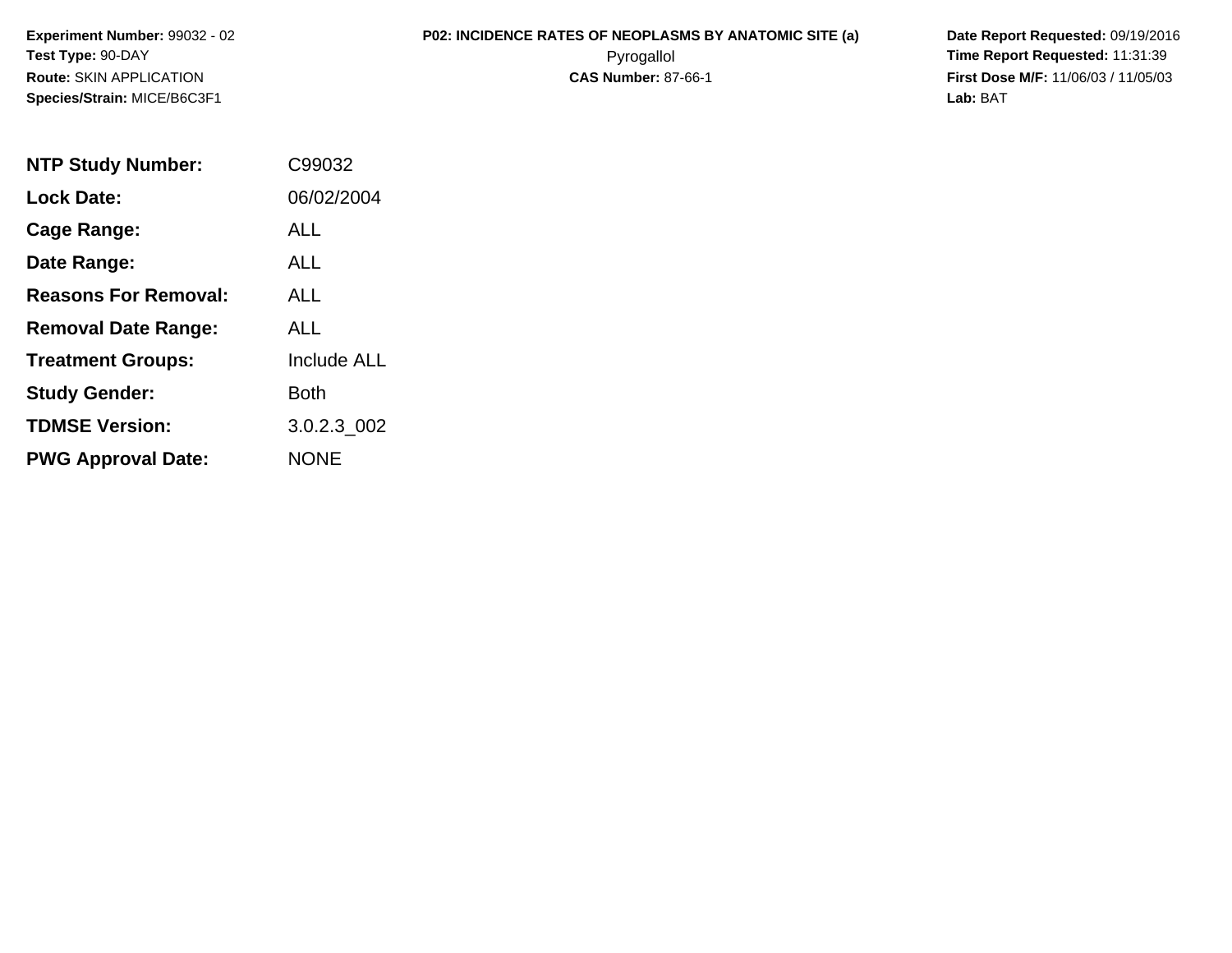**Experiment Number:** 99032 - 02**Test Type:** 90-DAY**Route:** SKIN APPLICATION

# **Species/Strain:** MICE/B6C3F1

**P02: INCIDENCE RATES OF NEOPLASMS BY ANATOMIC SITE (a)** Date Report Requested: 09/19/2016<br>Pyrogallol **Price Report Requested:** 11:31:39 Pyrogallol **Time Report Requested:** 11:31:39 **First Dose M/F:** 11/06/03 / 11/05/03<br>**Lab:** BAT **Lab:** BAT

| <b>B6C3F1 MICE MALE</b>                                                      | 0 MG/KG | 38 MG/KG | 75 MG/KG | <b>150 MG/KG</b> | <b>300 MG/KG</b> | <b>600 MG/KG</b> |
|------------------------------------------------------------------------------|---------|----------|----------|------------------|------------------|------------------|
| <b>Disposition Summary</b>                                                   |         |          |          |                  |                  |                  |
| <b>Animals Initially In Study</b><br><b>Early Deaths</b><br><b>Survivors</b> | 10      | 10       | 10       | 10               | 10               | 10               |
| <b>Terminal Sacrifice</b>                                                    | 10      | 10       | 10       | 10               | 10               | 10               |
| <b>Animals Examined Microscopically</b>                                      | 10      | 10       | 10       | 10               | 10               | 10               |
| <b>ALIMENTARY SYSTEM</b>                                                     |         |          |          |                  |                  |                  |
| Esophagus                                                                    | (10)    | (0)      | (0)      | (0)              | (0)              | (10)             |
| Gallbladder                                                                  | (10)    | (0)      | (0)      | (0)              | (0)              | (10)             |
| Intestine Large, Cecum                                                       | (10)    | (0)      | (0)      | (0)              | (0)              | (10)             |
| Intestine Large, Colon                                                       | (10)    | (0)      | (0)      | (0)              | (0)              | (10)             |
| Intestine Large, Rectum                                                      | (10)    | (0)      | (0)      | (0)              | (0)              | (10)             |
| Intestine Small, Duodenum                                                    | (10)    | (0)      | (0)      | (0)              | (0)              | (10)             |
| Intestine Small, Ileum                                                       | (10)    | (0)      | (0)      | (0)              | (0)              | (10)             |
| Intestine Small, Jejunum                                                     | (10)    | (0)      | (0)      | (0)              | (0)              | (10)             |
| Liver                                                                        | (10)    | (0)      | (0)      | (0)              | (0)              | (10)             |
| Pancreas                                                                     | (10)    | (0)      | (0)      | (0)              | (0)              | (10)             |
| Salivary Glands                                                              | (10)    | (0)      | (0)      | (0)              | (0)              | (10)             |
| Stomach, Forestomach                                                         | (10)    | (0)      | (0)      | (0)              | (0)              | (10)             |
| Stomach, Glandular                                                           | (10)    | (0)      | (0)      | (0)              | (0)              | (10)             |
| <b>CARDIOVASCULAR SYSTEM</b>                                                 |         |          |          |                  |                  |                  |
| <b>Blood Vessel</b>                                                          | (10)    | (0)      | (0)      | (0)              | (0)              | (10)             |
| Heart                                                                        | (10)    | (0)      | (0)      | (0)              | (0)              | (10)             |
| <b>ENDOCRINE SYSTEM</b>                                                      |         |          |          |                  |                  |                  |
| <b>Adrenal Cortex</b>                                                        |         |          |          |                  |                  |                  |
| Adrenal Medulla                                                              | (10)    | (0)      | (0)      | (0)              | (0)              | (10)             |
|                                                                              | (10)    | (0)      | (0)      | (0)              | (0)              | (10)             |
| Islets, Pancreatic                                                           | (10)    | (0)      | (0)      | (0)              | (0)              | (10)             |
| Parathyroid Gland                                                            | (5)     | (0)      | (0)      | (0)              | (0)              | (6)              |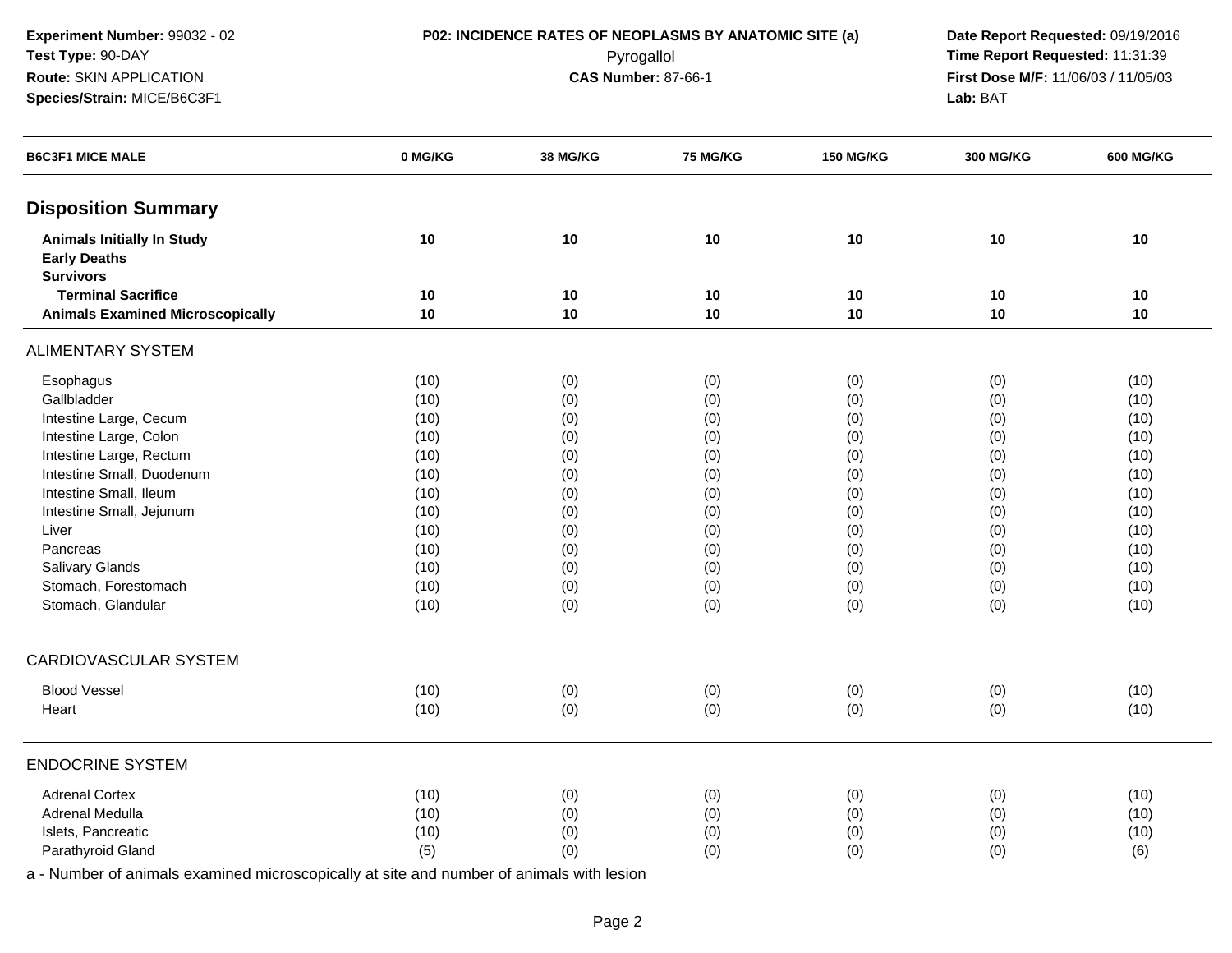| Experiment Number: 99032 - 02<br>Test Type: 90-DAY<br>Route: SKIN APPLICATION<br>Species/Strain: MICE/B6C3F1 |              | P02: INCIDENCE RATES OF NEOPLASMS BY ANATOMIC SITE (a) | Pyrogallol<br><b>CAS Number: 87-66-1</b> |                  | Date Report Requested: 09/19/2016<br>Time Report Requested: 11:31:39<br>First Dose M/F: 11/06/03 / 11/05/03<br>Lab: BAT |                  |
|--------------------------------------------------------------------------------------------------------------|--------------|--------------------------------------------------------|------------------------------------------|------------------|-------------------------------------------------------------------------------------------------------------------------|------------------|
| <b>B6C3F1 MICE MALE</b>                                                                                      | 0 MG/KG      | 38 MG/KG                                               | <b>75 MG/KG</b>                          | <b>150 MG/KG</b> | <b>300 MG/KG</b>                                                                                                        | <b>600 MG/KG</b> |
| <b>Pituitary Gland</b><br><b>Thyroid Gland</b>                                                               | (10)<br>(10) | (0)<br>(0)                                             | (0)<br>(0)                               | (0)<br>(0)       | (0)<br>(10)                                                                                                             | (10)<br>(10)     |
| <b>GENERAL BODY SYSTEM</b>                                                                                   |              |                                                        |                                          |                  |                                                                                                                         |                  |
| None                                                                                                         |              |                                                        |                                          |                  |                                                                                                                         |                  |
| <b>GENITAL SYSTEM</b>                                                                                        |              |                                                        |                                          |                  |                                                                                                                         |                  |
| Epididymis                                                                                                   | (10)         | (0)                                                    | (0)                                      | (0)              | (0)                                                                                                                     | (10)             |
| <b>Preputial Gland</b>                                                                                       | (10)         | (0)                                                    | (0)                                      | (0)              | (0)                                                                                                                     | (10)             |
| Prostate                                                                                                     | (10)         | (0)                                                    | (0)                                      | (0)              | (0)                                                                                                                     | (10)             |
| Seminal Vesicle                                                                                              | (10)         | (0)                                                    | (0)                                      | (0)              | (0)                                                                                                                     | (10)             |
| <b>Testes</b>                                                                                                | (10)         | (0)                                                    | (0)                                      | (0)              | (0)                                                                                                                     | (10)             |
| <b>HEMATOPOIETIC SYSTEM</b>                                                                                  |              |                                                        |                                          |                  |                                                                                                                         |                  |
| <b>Bone Marrow</b>                                                                                           | (10)         | (0)                                                    | (0)                                      | (0)              | (0)                                                                                                                     | (10)             |
| Lymph Node, Mandibular                                                                                       | (9)          | (0)                                                    | (0)                                      | (0)              | (0)                                                                                                                     | (10)             |
| Lymph Node, Mesenteric                                                                                       | (10)         | (0)                                                    | (0)                                      | (0)              | (0)                                                                                                                     | (10)             |
| Spleen                                                                                                       | (10)         | (10)                                                   | (10)                                     | (10)             | (10)                                                                                                                    | (10)             |
| Thymus                                                                                                       | (10)         | (0)                                                    | (0)                                      | (0)              | (0)                                                                                                                     | (10)             |
| <b>INTEGUMENTARY SYSTEM</b>                                                                                  |              |                                                        |                                          |                  |                                                                                                                         |                  |
| Skin                                                                                                         | (10)         | (10)                                                   | (10)                                     | (10)             | (10)                                                                                                                    | (10)             |
| MUSCULOSKELETAL SYSTEM                                                                                       |              |                                                        |                                          |                  |                                                                                                                         |                  |
| Bone                                                                                                         | (10)         | (0)                                                    | (0)                                      | (0)              | (0)                                                                                                                     | (10)             |
|                                                                                                              |              |                                                        |                                          |                  |                                                                                                                         |                  |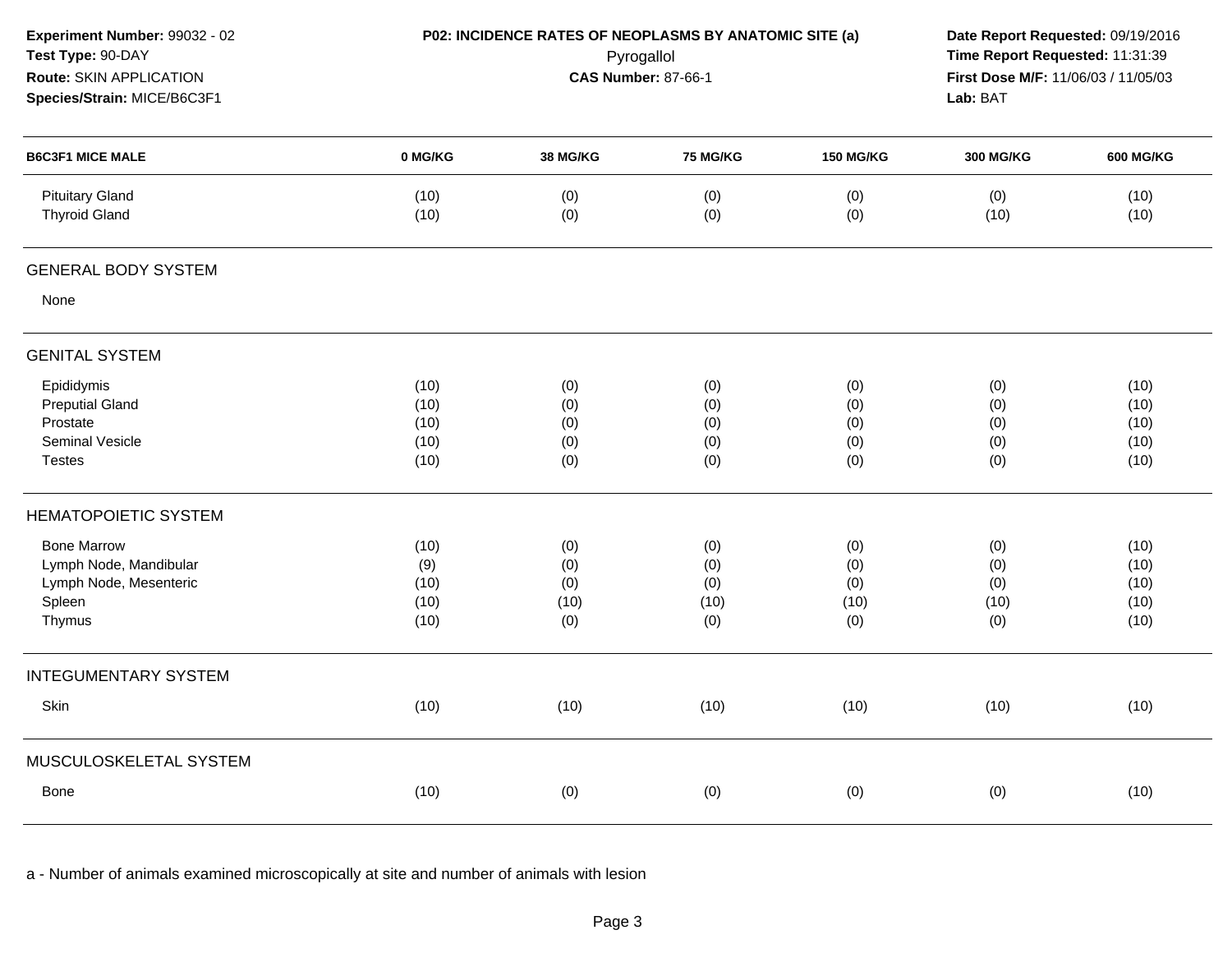NERVOUS SYSTEMBrainn (10) (10) (0) (0) (0) (0) (0) (0) (0) (0) (10) RESPIRATORY SYSTEMLungg (10) (10) (0) (0) (0) (0) (0) (0) (0) (0) (10) Nosee (10) (0) (0) (0) (0) (0) (0) (0) (0) (10) **Trachea** a (10) (0) (0) (0) (0) (0) (0) (0) (0) (10) SPECIAL SENSES SYSTEMEyee (10) (10) (0) (0) (0) (0) (0) (0) (0) (10) Harderian Glandd (10) (0) (0) (0) (0) (0) (0) (0) (10) URINARY SYSTEMKidney (10) (0) (0) (0) (0) (10) Urinary Bladder (10) (0) (0) (0) (0) (10) **Experiment Number:** 99032 - 02**P02: INCIDENCE RATES OF NEOPLASMS BY ANATOMIC SITE (a)** Date Report Requested: 09/19/2016<br>Pyrogallol **Prime Report Requested:** 11:31:39 **Test Type:** 90-DAY Pyrogallol **Time Report Requested:** 11:31:39 **Route:** SKIN APPLICATION**First Dose M/F:** 11/06/03 / 11/05/03<br>**Lab:** BAT **Species/Strain:** MICE/B6C3F1 **Lab:** BAT**B6C3F1 MICE MALE 0 MG/KG38 MG/KG 75 MG/KG 150 MG/KG 300 MG/KG 600 MG/KG**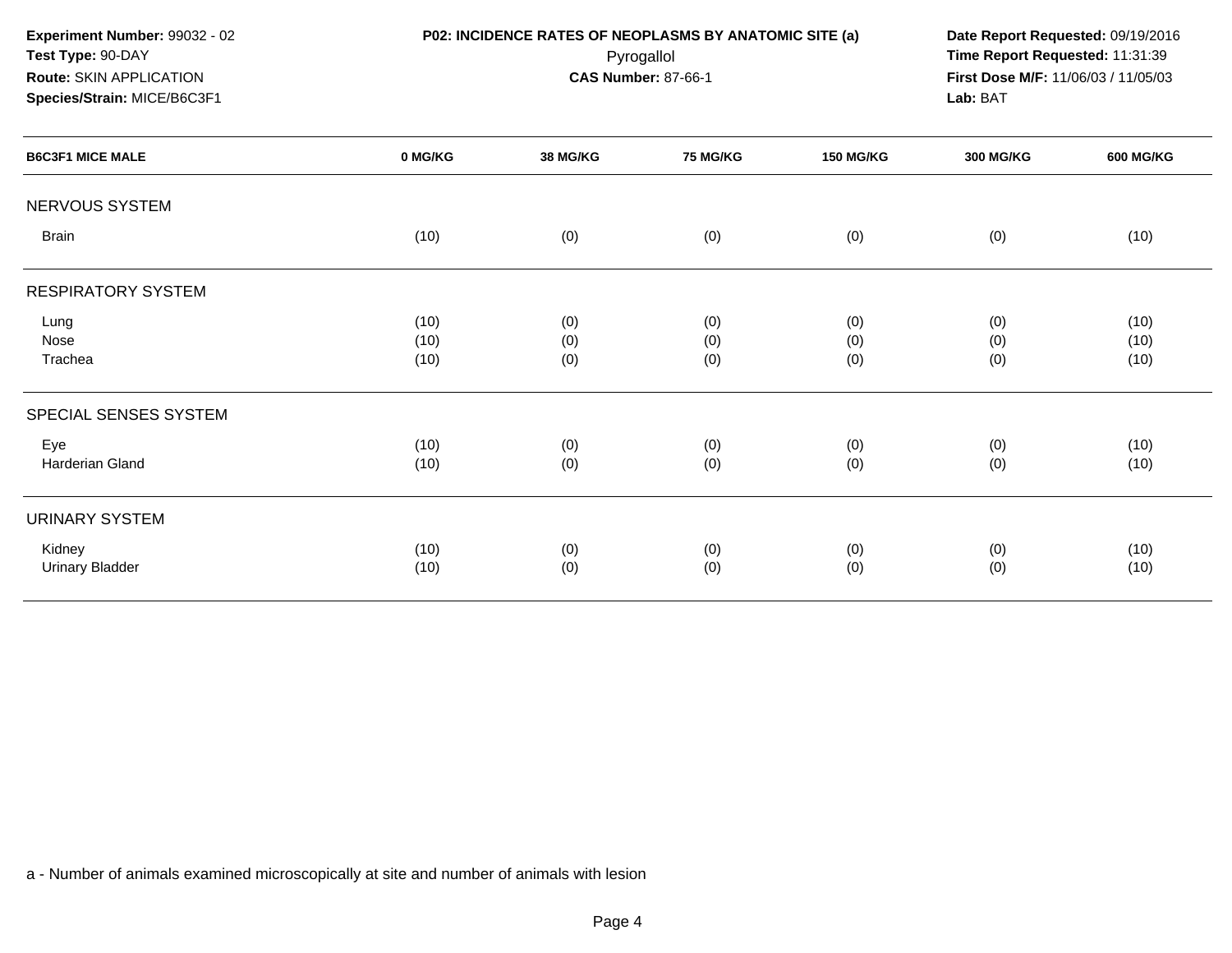| Experiment Number: 99032 - 02<br>Test Type: 90-DAY<br>Route: SKIN APPLICATION<br>Species/Strain: MICE/B6C3F1     | P02: INCIDENCE RATES OF NEOPLASMS BY ANATOMIC SITE (a)<br>Pyrogallol<br><b>CAS Number: 87-66-1</b> |                 |                 |                  | Date Report Requested: 09/19/2016<br>Time Report Requested: 11:31:39<br>First Dose M/F: 11/06/03 / 11/05/03<br>Lab: BAT |                  |
|------------------------------------------------------------------------------------------------------------------|----------------------------------------------------------------------------------------------------|-----------------|-----------------|------------------|-------------------------------------------------------------------------------------------------------------------------|------------------|
| <b>B6C3F1 MICE MALE</b>                                                                                          | 0 MG/KG                                                                                            | <b>38 MG/KG</b> | <b>75 MG/KG</b> | <b>150 MG/KG</b> | <b>300 MG/KG</b>                                                                                                        | <b>600 MG/KG</b> |
| <b>Tumor Summary for Males</b>                                                                                   |                                                                                                    |                 |                 |                  |                                                                                                                         |                  |
| <b>Total Animals with Primary Neoplasms (b)</b><br><b>Total Primary Neoplasms</b>                                |                                                                                                    |                 |                 |                  |                                                                                                                         |                  |
| <b>Total Animals with Benign Neoplasms</b><br><b>Total Benign Neoplasms</b>                                      |                                                                                                    |                 |                 |                  |                                                                                                                         |                  |
| <b>Total Animals with Malignant Neoplasms</b><br><b>Total Malignant Neoplasms</b>                                |                                                                                                    |                 |                 |                  |                                                                                                                         |                  |
| <b>Total Animals with Metastatic Neoplasms</b><br><b>Total Metastatic Neoplasms</b>                              |                                                                                                    |                 |                 |                  |                                                                                                                         |                  |
| <b>Total Animals with Malignant Neoplasms</b><br><b>Uncertain Primary Site</b>                                   |                                                                                                    |                 |                 |                  |                                                                                                                         |                  |
| <b>Total Animals with Neoplasms Uncertain-</b><br><b>Benign or Malignant</b><br><b>Total Uncertain Neoplasms</b> |                                                                                                    |                 |                 |                  |                                                                                                                         |                  |

\*\*\* END OF MALE \*\*\*

a - Number of animals examined microscopically at site and number of animals with lesion

b - Primary tumors: all tumors except metastatic tumors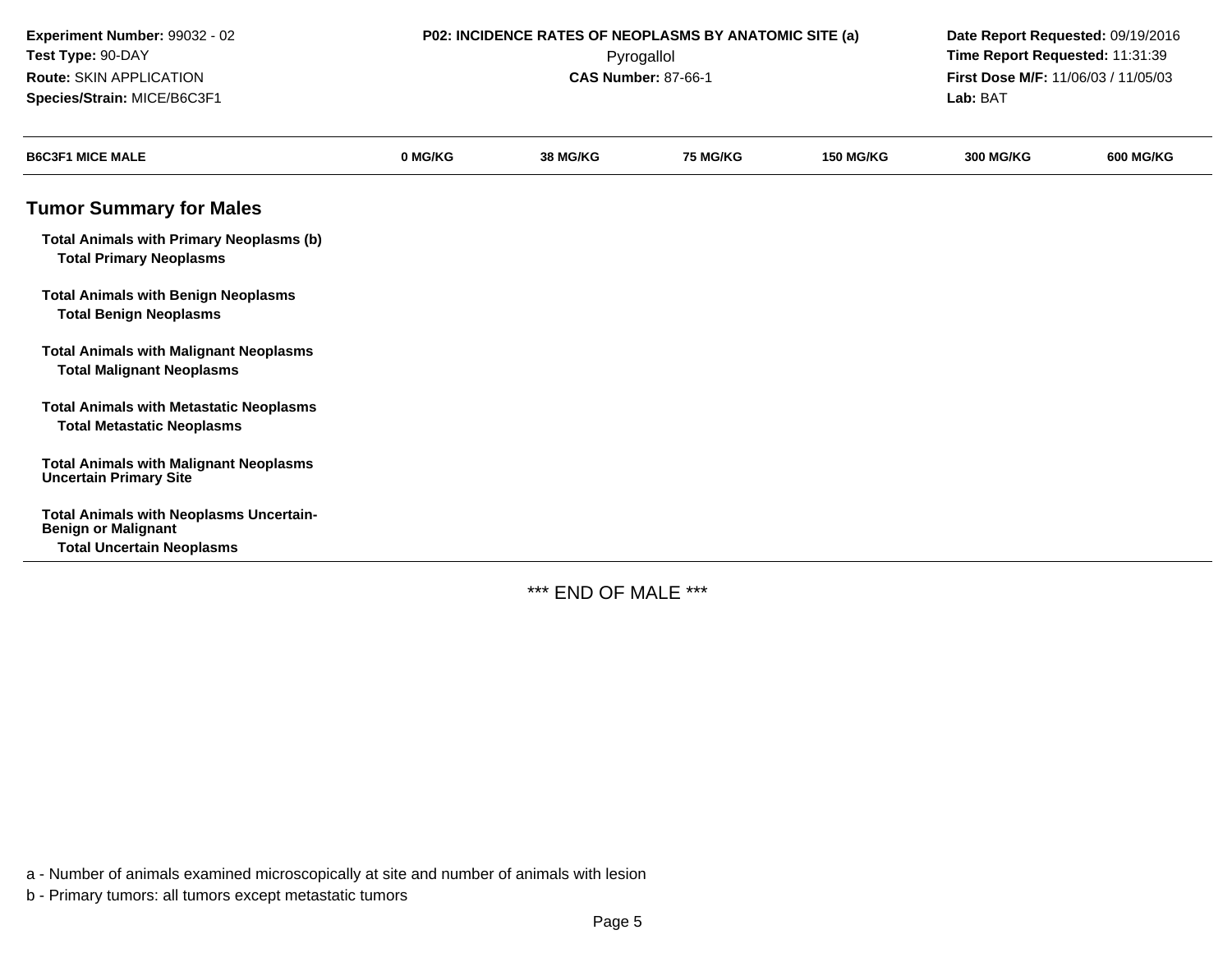**Experiment Number:** 99032 - 02**Test Type:** 90-DAY**Route:** SKIN APPLICATION

# **Species/Strain:** MICE/B6C3F1

**P02: INCIDENCE RATES OF NEOPLASMS BY ANATOMIC SITE (a)** Date Report Requested: 09/19/2016<br>Pyrogallol **Price Report Requested:** 11:31:39 Pyrogallol **Time Report Requested:** 11:31:39 **First Dose M/F:** 11/06/03 / 11/05/03<br>**Lab:** BAT **Lab:** BAT

| <b>B6C3F1 MICE FEMALE</b>                                                    | 0 MG/KG | 38 MG/KG | 75 MG/KG | <b>150 MG/KG</b> | 300 MG/KG | <b>600 MG/KG</b> |
|------------------------------------------------------------------------------|---------|----------|----------|------------------|-----------|------------------|
| <b>Disposition Summary</b>                                                   |         |          |          |                  |           |                  |
| <b>Animals Initially In Study</b><br><b>Early Deaths</b><br><b>Survivors</b> | 10      | 10       | 10       | 10               | 10        | 10               |
| <b>Terminal Sacrifice</b>                                                    | 10      | 10       | 10       | 10               | 10        | 10               |
| <b>Animals Examined Microscopically</b>                                      | 10      | 10       | 10       | 10               | 10        | 10               |
| <b>ALIMENTARY SYSTEM</b>                                                     |         |          |          |                  |           |                  |
| Esophagus                                                                    | (10)    | (0)      | (0)      | (0)              | (0)       | (10)             |
| Gallbladder                                                                  | (10)    | (0)      | (0)      | (0)              | (0)       | (10)             |
| Intestine Large, Cecum                                                       | (10)    | (0)      | (0)      | (0)              | (0)       | (10)             |
| Intestine Large, Colon                                                       | (10)    | (0)      | (0)      | (0)              | (0)       | (10)             |
| Intestine Large, Rectum                                                      | (10)    | (0)      | (0)      | (0)              | (0)       | (10)             |
| Intestine Small, Duodenum                                                    | (10)    | (0)      | (0)      | (0)              | (0)       | (10)             |
| Intestine Small, Ileum                                                       | (10)    | (0)      | (0)      | (0)              | (0)       | (10)             |
| Intestine Small, Jejunum                                                     | (10)    | (0)      | (0)      | (0)              | (0)       | (10)             |
| Liver                                                                        | (10)    | (0)      | (0)      | (0)              | (0)       | (10)             |
| Pancreas                                                                     | (10)    | (0)      | (0)      | (0)              | (0)       | (10)             |
| Salivary Glands                                                              | (10)    | (0)      | (0)      | (0)              | (0)       | (10)             |
| Stomach, Forestomach                                                         | (10)    | (0)      | (0)      | (0)              | (0)       | (10)             |
| Stomach, Glandular                                                           | (10)    | (0)      | (0)      | (0)              | (0)       | (10)             |
| <b>CARDIOVASCULAR SYSTEM</b>                                                 |         |          |          |                  |           |                  |
| <b>Blood Vessel</b>                                                          | (10)    | (0)      | (0)      | (0)              | (0)       | (10)             |
| Heart                                                                        | (10)    | (0)      | (0)      | (0)              | (0)       | (10)             |
| <b>ENDOCRINE SYSTEM</b>                                                      |         |          |          |                  |           |                  |
| <b>Adrenal Cortex</b>                                                        | (10)    | (0)      | (0)      | (0)              | (0)       | (10)             |
| Adrenal Medulla                                                              | (10)    | (0)      | (0)      | (0)              | (0)       | (10)             |
| Islets, Pancreatic                                                           | (10)    | (0)      | (0)      | (0)              | (0)       | (10)             |
| Parathyroid Gland                                                            | (8)     | (0)      | (0)      | (0)              | (0)       | (9)              |
|                                                                              |         |          |          |                  |           |                  |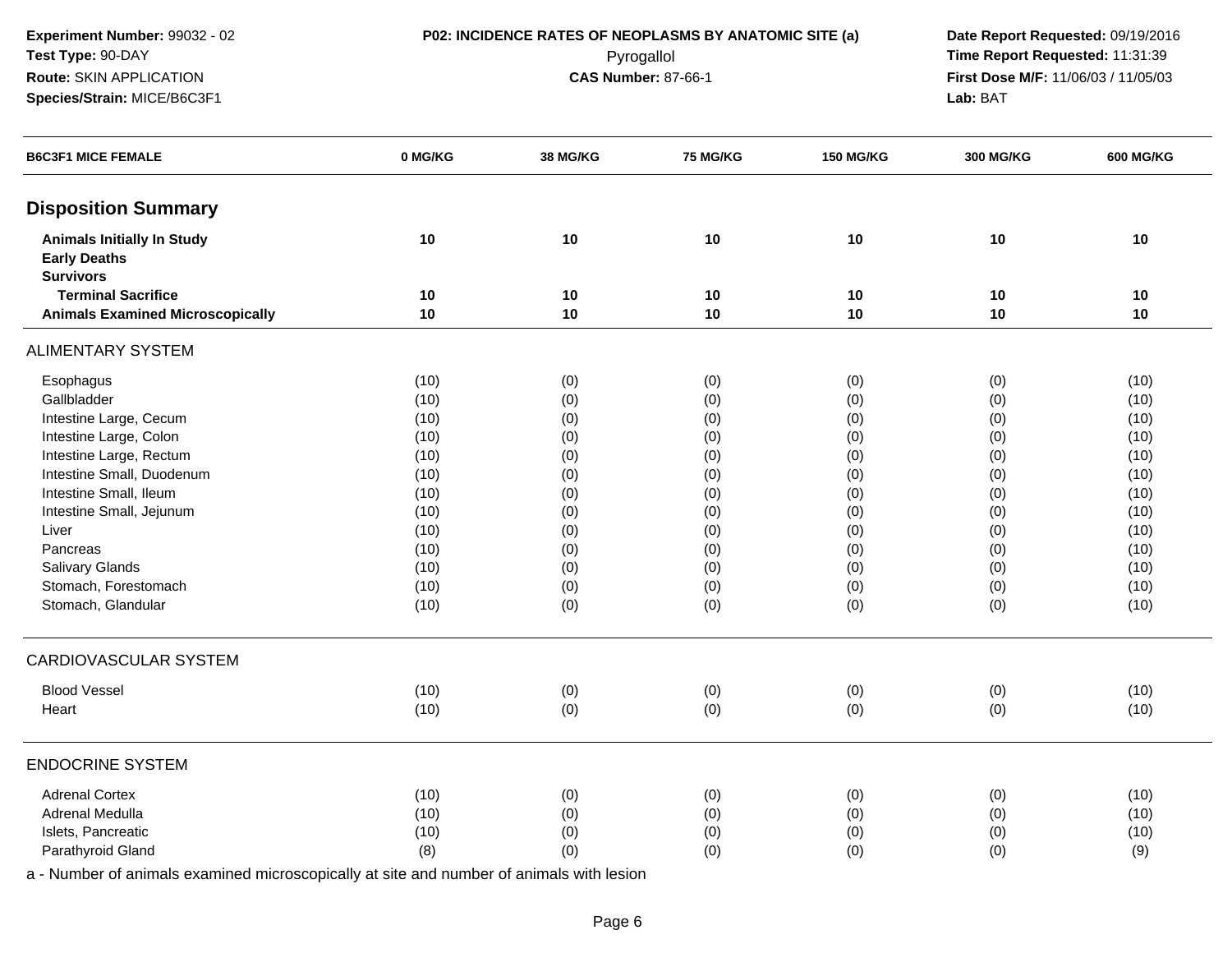| Experiment Number: 99032 - 02<br>Test Type: 90-DAY<br>Route: SKIN APPLICATION<br>Species/Strain: MICE/B6C3F1 |              | P02: INCIDENCE RATES OF NEOPLASMS BY ANATOMIC SITE (a) | Pyrogallol<br><b>CAS Number: 87-66-1</b> |                  | Date Report Requested: 09/19/2016<br>Time Report Requested: 11:31:39<br>First Dose M/F: 11/06/03 / 11/05/03<br>Lab: BAT |                  |
|--------------------------------------------------------------------------------------------------------------|--------------|--------------------------------------------------------|------------------------------------------|------------------|-------------------------------------------------------------------------------------------------------------------------|------------------|
| <b>B6C3F1 MICE FEMALE</b>                                                                                    | 0 MG/KG      | 38 MG/KG                                               | <b>75 MG/KG</b>                          | <b>150 MG/KG</b> | <b>300 MG/KG</b>                                                                                                        | <b>600 MG/KG</b> |
| <b>Pituitary Gland</b><br><b>Thyroid Gland</b>                                                               | (10)<br>(10) | (0)<br>(0)                                             | (0)<br>(0)                               | (0)<br>(0)       | (0)<br>(0)                                                                                                              | (10)<br>(10)     |
| <b>GENERAL BODY SYSTEM</b>                                                                                   |              |                                                        |                                          |                  |                                                                                                                         |                  |
| None                                                                                                         |              |                                                        |                                          |                  |                                                                                                                         |                  |
| <b>GENITAL SYSTEM</b>                                                                                        |              |                                                        |                                          |                  |                                                                                                                         |                  |
| <b>Clitoral Gland</b>                                                                                        | (10)         | (0)                                                    | (0)                                      | (0)              | (0)                                                                                                                     | (10)             |
| Ovary                                                                                                        | (10)         | (0)                                                    | (0)                                      | (0)              | (0)                                                                                                                     | (10)             |
| Uterus                                                                                                       | (10)         | (0)                                                    | (0)                                      | (0)              | (0)                                                                                                                     | (10)             |
| <b>HEMATOPOIETIC SYSTEM</b>                                                                                  |              |                                                        |                                          |                  |                                                                                                                         |                  |
| <b>Bone Marrow</b>                                                                                           | (10)         | (0)                                                    | (0)                                      | (0)              | (0)                                                                                                                     | (10)             |
| Lymph Node, Mandibular                                                                                       | (10)         | (0)                                                    | (0)                                      | (0)              | (0)                                                                                                                     | (10)             |
| Lymph Node, Mesenteric                                                                                       | (10)         | (0)                                                    | (0)                                      | (0)              | (0)                                                                                                                     | (10)             |
| Spleen                                                                                                       | (10)         | (10)                                                   | (10)                                     | (10)             | (10)                                                                                                                    | (10)             |
| Thymus                                                                                                       | (10)         | (0)                                                    | (0)                                      | (0)              | (0)                                                                                                                     | (10)             |
| <b>INTEGUMENTARY SYSTEM</b>                                                                                  |              |                                                        |                                          |                  |                                                                                                                         |                  |
| Mammary Gland                                                                                                | (10)         | (0)                                                    | (0)                                      | (0)              | (0)                                                                                                                     | (10)             |
| Skin                                                                                                         | (10)         | (10)                                                   | (10)                                     | (10)             | (10)                                                                                                                    | (10)             |
| MUSCULOSKELETAL SYSTEM                                                                                       |              |                                                        |                                          |                  |                                                                                                                         |                  |
| <b>Bone</b>                                                                                                  | (10)         | (0)                                                    | (0)                                      | (0)              | (0)                                                                                                                     | (10)             |
|                                                                                                              |              |                                                        |                                          |                  |                                                                                                                         |                  |

NERVOUS SYSTEM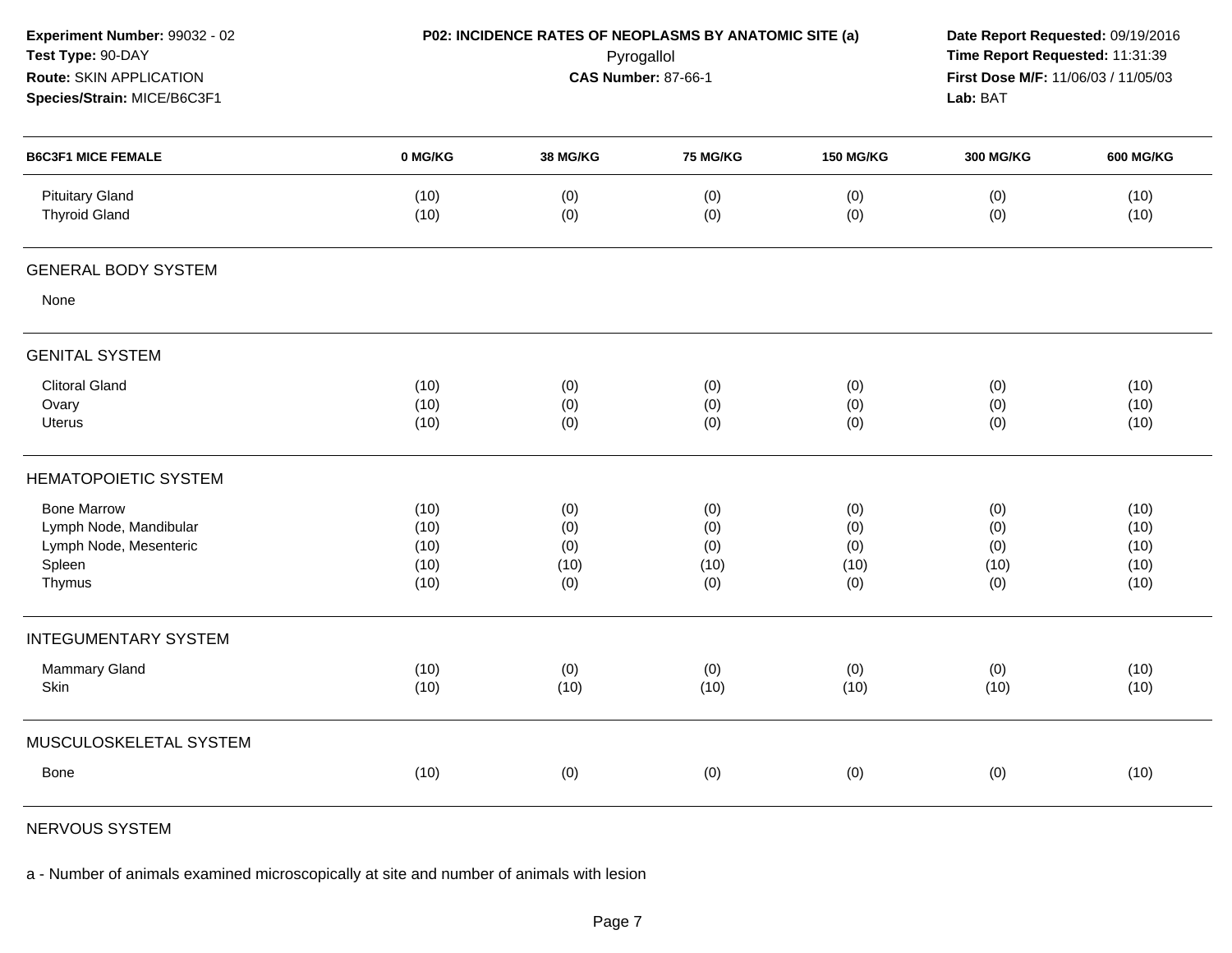**Experiment Number:** 99032 - 02**Test Type:** 90-DAY**Route:** SKIN APPLICATION

# **Species/Strain:** MICE/B6C3F1

**P02: INCIDENCE RATES OF NEOPLASMS BY ANATOMIC SITE (a)** Date Report Requested: 09/19/2016<br>Pyrogallol **Price Report Requested:** 11:31:39 Pyrogallol **Time Report Requested:** 11:31:39 **First Dose M/F:** 11/06/03 / 11/05/03<br>**Lab:** BAT **Lab:** BAT

| <b>B6C3F1 MICE FEMALE</b>            | 0 MG/KG             | <b>38 MG/KG</b>   | <b>75 MG/KG</b>   | <b>150 MG/KG</b>  | <b>300 MG/KG</b>  | <b>600 MG/KG</b>    |
|--------------------------------------|---------------------|-------------------|-------------------|-------------------|-------------------|---------------------|
| <b>Brain</b>                         | (10)                | (0)               | (0)               | (0)               | (0)               | (10)                |
| <b>RESPIRATORY SYSTEM</b>            |                     |                   |                   |                   |                   |                     |
| Lung<br>Alveolar/Bronchiolar Adenoma | (10)<br>$1(10\%)$   | (0)               | (0)               | (0)               | (0)               | (10)                |
| Nose<br>Trachea                      | (10)<br>(10)        | (0)<br>(0)        | (0)<br>(0)        | (0)<br>(0)        | (0)<br>(0)        | (10)<br>(10)        |
| SPECIAL SENSES SYSTEM                |                     |                   |                   |                   |                   |                     |
| Ear<br>Eye<br>Harderian Gland        | (1)<br>(10)<br>(10) | (0)<br>(0)<br>(0) | (0)<br>(0)<br>(0) | (0)<br>(0)<br>(0) | (0)<br>(0)<br>(0) | (0)<br>(10)<br>(10) |
| <b>URINARY SYSTEM</b>                |                     |                   |                   |                   |                   |                     |
| Kidney<br><b>Urinary Bladder</b>     | (10)<br>(10)        | (0)<br>(0)        | (0)<br>(0)        | (0)<br>(0)        | (0)<br>(0)        | (10)<br>(10)        |